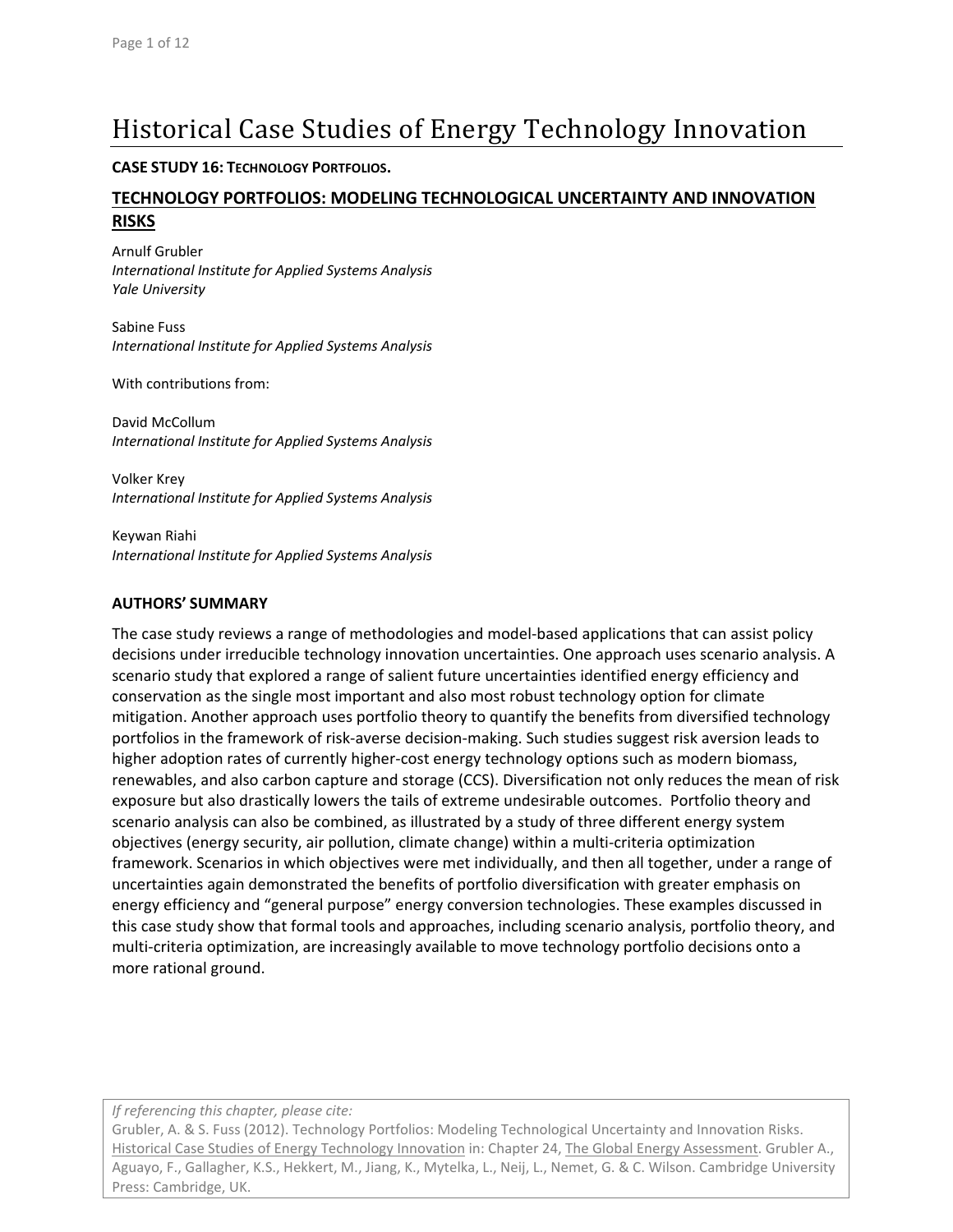# **1 INTRODUCTION**

Most large‐scale, energy assessments rely on deterministic energy models. Technological uncertainty is either not represented at all (e.g.,IEA, 2008) or is described through a set of scenarios that vary the most important salient technological uncertainties such as availability, costs, resource constraints, as well as changing market environments like relative prices (e.g.,Nakicenovic et al., 2000; 1998).

Such approaches can offer only limited guidance for investments under technological uncertainty. Deterministic models tend to promote technologies which are least costly under the assumed parameterization and under a perfect‐foresight decision making paradigm. Under slightly different circumstances, however, such choices can turn out to be considerably more expensive (e.g. if the technologies considered to be "optimal" do not develop at the projected rates) or even dangerous (e.g. if safety risks are ignored). It is therefore inherently important to include uncertainty into any energy system modeling and specifically in those applications, which are designed to guide policymaking. Fortunately, modeling techniques have greatly improved over the last years. This is in part due to increased computing power which allows for more complex models and analysis, but also due to advances on the theoretical side as well as the application of modeling tools from other fields including finance.

There are two main ways in which innovation uncertainty can be incorporated into energy systems modeling: scenario analysis and portfolio theory. Both approaches are reviewed and illustrated in this case study. A combination of both approaches using a multi‐criterion optimization framework is also discussed. The case study concludes by drawing some generalizable insights for crafting technology portfolios.

## **2 SCENARIO ANALYSIS**

Scenario analysis is a widely used technique to explore salient uncertainties of the future. As opposed to a (singular) deterministic forecast, a scenario is a set of conditional "what if…then" assumptions integrated into formal energy or climate policy models to explore the outcomes of exogenously assumed contingencies. Examples of such contingencies include for instance high or low energy or carbon prices, a moratorium on nuclear power, or its expansion. In order to investigate how the optimal energy mix changes under different assumptions and alternative developments, scenario analysis and model sensitivity analyses have proven to be useful and insightful tools. Relaxing certain assumptions (e.g. that prices remain stable in the long run) or imposing additional restrictions (e.g. due to the policy goal of achieving a less emission-intensive fuel mix) can lead to quite different strategies for energy technology investments over time.

Kann and Weyant (2000) present scenario analysis (along with sensitivity analysis) as a way to identify key uncertain parameters, which can then be modeled stochastically (see, e.g., Zapert et al., 1998) using simplified versions of integrated assessment models. The simplest procedure for propagating uncertainty through a model is by sampling from a joint distribution across input values (such as future technology costs derived from scenario studies), even though in practice such joint distributions are difficult to specify and also involve a large degree of subjectivity in deriving probabilistic uncertainty distributions from a wide range of scenarios whose probability of occurrence remains unknowable.

*If referencing this chapter, please cite:*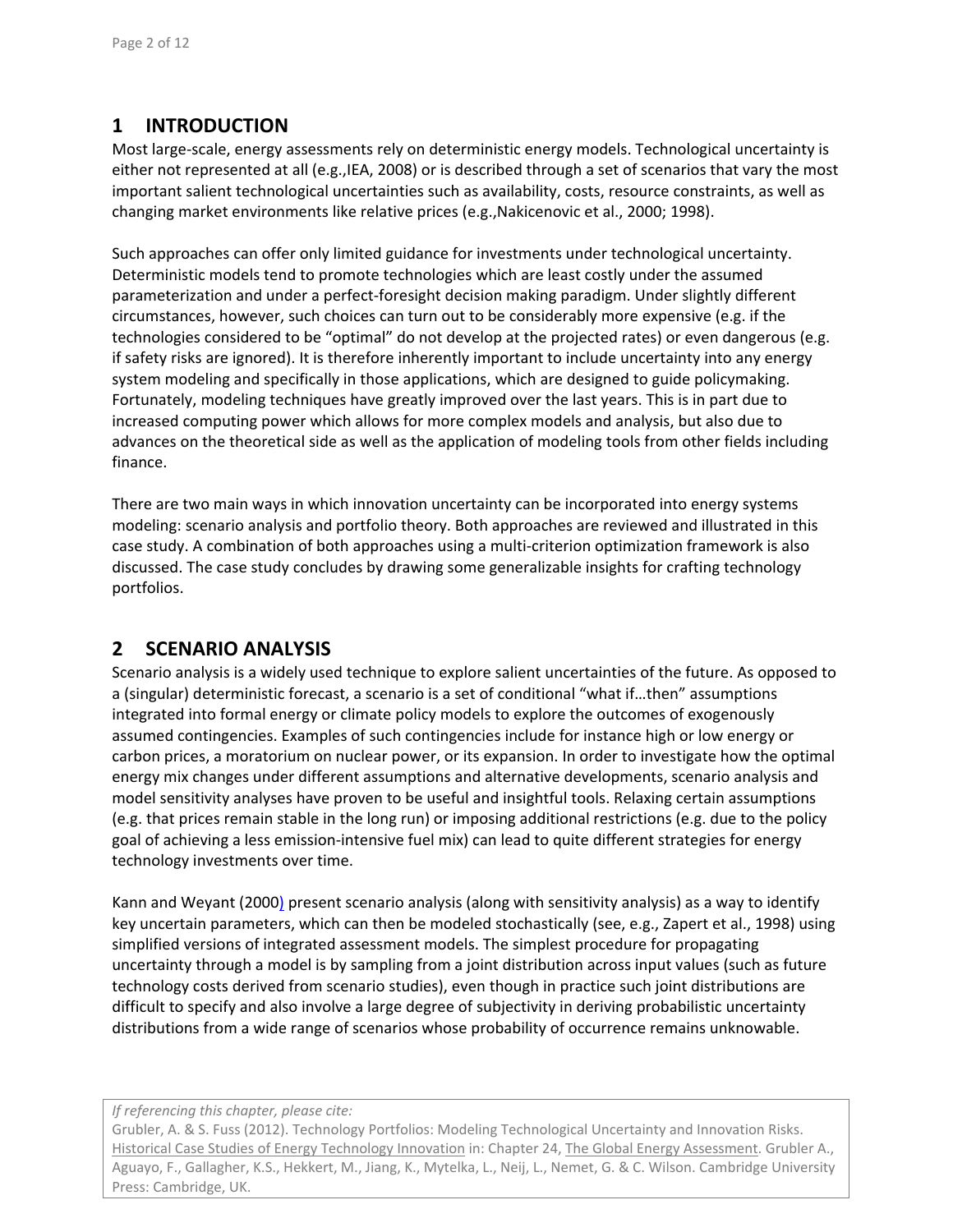A large‐scale scenario study (Riahi et al., 2007) addressed explicitly the question of how the portfolio of GHG mitigation technologies changes as a function of the representation of different salient uncertainties including energy demand, resource constraints, availability and costs of technologies and finally, the magnitude of GHG emissions constraints. All these uncertainties were varied together in 22 scenarios. The scenarios were quantified using the bottom-up, linear programming model MESSAGE that lends itself particularly to this type of analysis due to its detailed representation of energy technologies. For the quantification of the impact of scenario uncertainty the metric of cumulative future GHG emission reductions under alternative scenario specifications was adopted, deploying the concept of mitigation "wedges" (Pacala and Socolow, 2004). A mitigation wedge is simply the contribution to the cumulative emission reduction over the period 2000‐2100 that a particular technological option provides compared to a baseline scenario.

First, three baseline scenarios without GHG emissions constraints were compared to corresponding hypothetical baselines that assume a "frozen" state of technology of the year 2000 (i.e. no technological change/improvements at all). Then for each baseline scenario a range of increasingly stringent GHG emissions constraint scenarios were calculated (constraints varied from as low as 480 ppm  $CO<sub>2</sub>$ equivalent GHG concentration by 2100 up to 670 ppmv-equivalent). Additional scenarios were performed to quantify the effects of innovation failures, i.e. assuming a particular technology (e.g. nuclear, or carbon capture and sequestration, CCS) would not be available. The concept of mitigation wedges is illustrated below in Figure 1 for an illustrative, high emissions scenario (A2r), its corresponding "frozen technology" baseline, and a GHG constraint resulting in 550 ppmv‐equivalent concentration by 2100.



**FIGURE 1. GREENHOUSE GAS MITIGATION WEDGES (GTC/YR) FOR CLIMATE STABILISATION.** NOTES: A WEDGE IS THE INTEGRAL IN TERMS OF CUMULATIVE EMISSIONS REDUCTIONS OVER THE TIME PERIOD 2000‐2100 COMPARED TO RESPECTIVE BASELINE SCENARIOS. WEDGES ARE CALCULATED AS THE DIFFERENCE IN EMISSIONS BETWEEN A HYPOTHETICAL BASELINE WITH FROZEN 2000 TECHNOLOGY (TOP TWO 'BASELINE' WEDGES) OR A SCENARIO ACHIEVING ATMOSPHERIC STABILIZATION AT 550 PPMV‐EQUIVALENT BY 2100 (ALL OTHER WEDGES) COMPARED TO BASELINE SCENARIO WITHOUT GHG CONSTRAINTS.

*If referencing this chapter, please cite:*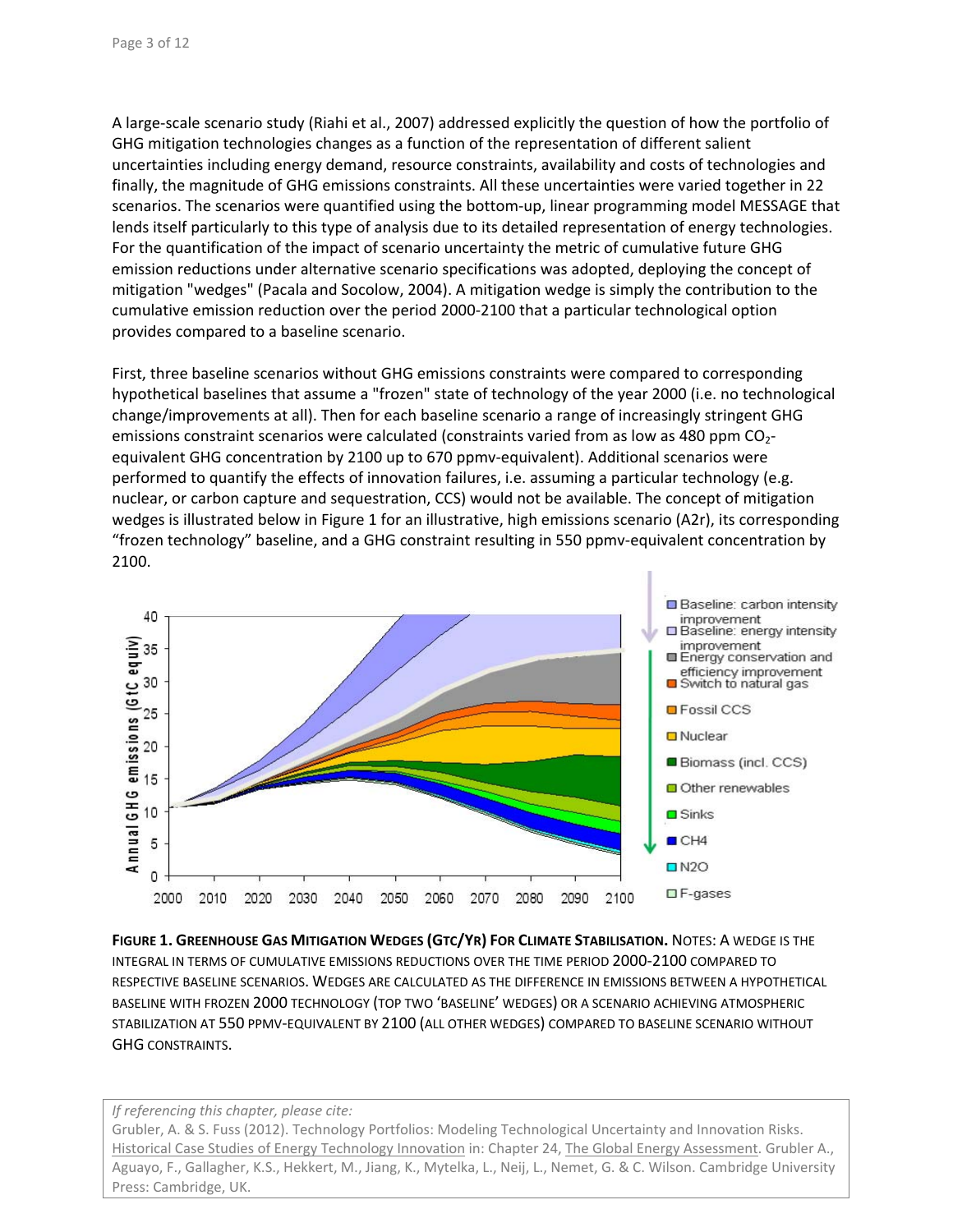The calculated technology‐specific GHG mitigation wedges are summarized in **Error! Reference source not found.** showing mean as well as minima/maxima across all scenarios analyzed. The ranking of different mitigation options is quite robust across the scenarios explored (even including larger scenario samples than reported here) with energy efficiency and conservation being the single most important option with typically >50% contribution to cumulative 2000‐2100 emission reduction.

Riahi et al. (2007) propose an additional "robustness" measure to describe different mitigation options, expressed as the dispersion between minima/maxima across all scenarios calculated. For instance, energy efficiency turns out to be very robust as all scenarios rely to a large degree on that option whereas nuclear exhibits low robustness as its deployment varies widely across the scenarios (*high* in scenarios of high demand, lack of technology progress in renewables, and stringent climate constraints; *low* in low demand scenarios with high shares of renewables and medium climate constraints).

**Error! Reference source not found.** also compares the calculated future mitigation potentials of technological options to cumulative past and current R&D expenditures, summarized for the total of all IEA countries (that account for the majority of global public energy R&D). This reveals a highly significant bias in past and current R&D portfolios in favor of nuclear and at the detriment of energy efficiency and conservation. The scenarios suggest that more than half of future GHG emission reductions rely on improvements in energy efficiency and conservation, compared to some 10 percent for nuclear. This compares to cumulative nuclear R&D expenditures well above 50% of the entire public energy R&D budget of all IEA countries over the period 1974‐2008 and a share of less than 10% for energy efficiency and conservation. To put the latter numbers into an absolute perspective: IEA countries cumulative public R&D into energy efficiency totaled some 38 billion US\$2008 in PPP-terms, which is lower than total cumulative expenditure into fusion energy (41 billion), a highly uncertain option having neither demonstrated technical feasibility yet, not to mention economic viability and social and environmental acceptability.

**TABLE 1. TECHNOLOGIES NEEDED FOR FUTURE GHG MITIGATION VERSUS CUMULATIVE PUBLIC ENERGY R&D IN IEA COUNTRIES.** NOTES: MITIGATION EXPRESSED AS CUMULATIVE 2000‐2100 EMISSION REDUCTION (GTC‐EQUIVALENT) WITH MEAN AND MIN/MAX ACROSS SCENARIOS DESCRIBING FUTURE UNCERTAINTIES (RIAHI ET AL., 2007); R&D IN BILLION US\$2008 IN PPP‐TERMS (IEA, 2009). SOURCE: GRUBLER AND RIAHI, 2010.

|                     | cumulative emission reduction | cumulative R&D |     |             |        |       |
|---------------------|-------------------------------|----------------|-----|-------------|--------|-------|
|                     | (2000-2100)                   |                |     | (1974-2008) |        |       |
|                     | (mean all scenarios)          |                | Min | Max         | 10e9   |       |
|                     | GtC                           | %              |     |             | \$2008 | %     |
| Energy efficiency   | 1695                          | 59.2           | 666 | 3008        | 38     | 9.1   |
| <b>Fossil Fuels</b> | 177                           | 6.2            | 19  | 415         | 54     | 12.8  |
| Renewables          | 520                           | 18.2           | 64  | 917         | 36     | 8.7   |
| <b>Nuclear</b>      | 243                           | 8.5            | 64  | 425         | 225    | 53.8  |
| <b>Others</b>       | 229                           | 8.0            | 72  | 361         | 65     | 15.5  |
| Total               | 2864                          | 100.0          | 885 | 5126        | 417    | 100.O |

*If referencing this chapter, please cite:*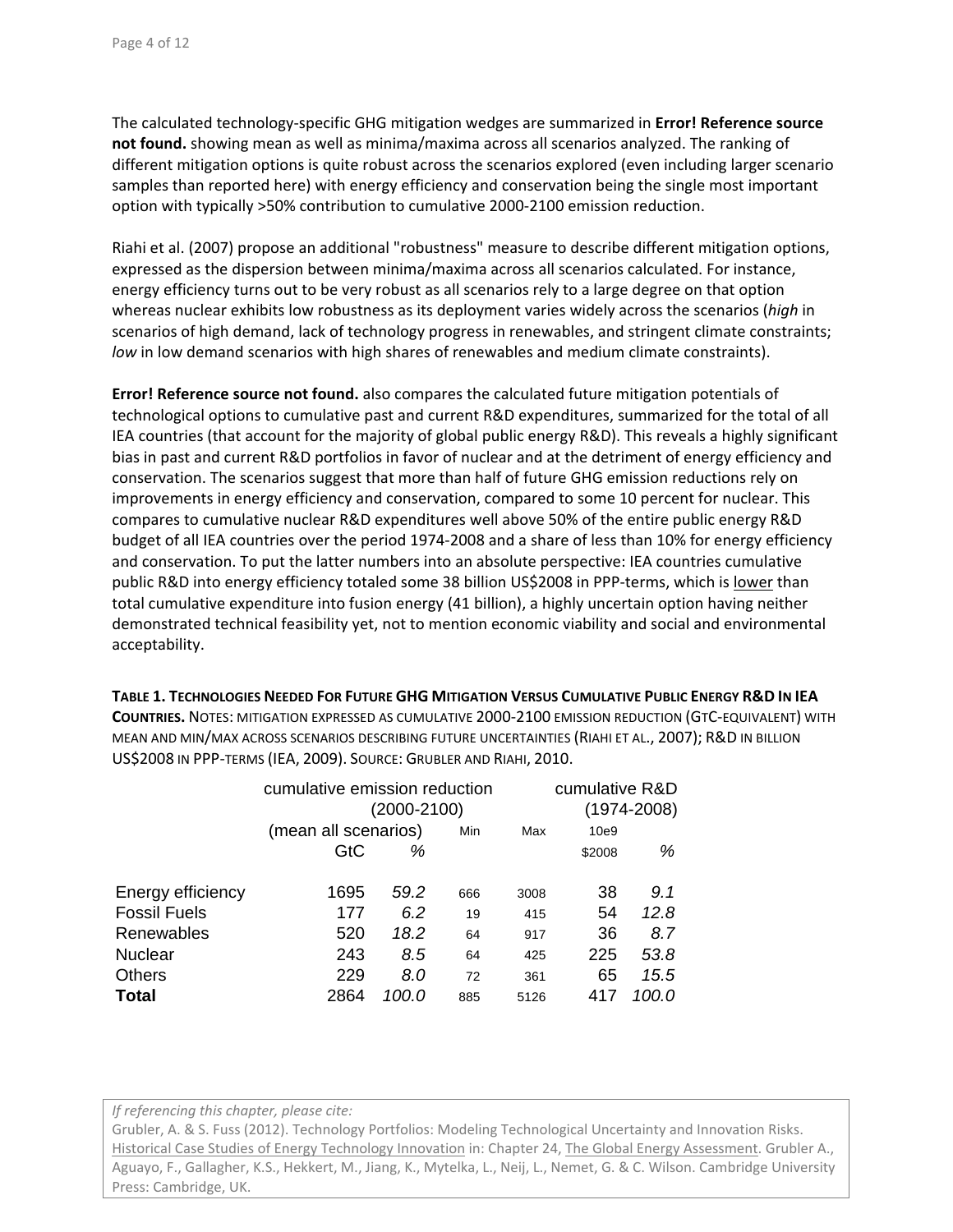Scenario analysis can thus help to reveal such apparent technology innovation biases and assist decision makers in crafting technology portfolios. It helps systematically understand the magnitudes of salient uncertainties and the corresponding risks involved across the range of possible outcomes. However, the choice of scenarios can never be fully comprehensive of all future uncertainties and contingencies. In addition, the scenario approach does not capture the full impact that uncertainty has on decisions of technology adoption. In a deterministic perfect foresight model formulation, scenarios describing technology investment trajectories represent cost minima in terms of discounted systems costs. Uncertainty and associated (e.g., financial investment) risks can have a significant influence on the behavioral patterns governing the composition of the energy mix (e.g. in delaying needed upfront investments).

In effect, decisions depend critically on the risk preferences of a decision‐maker whether or not he or she will trade more risk for a higher expected return on his/her investment and vice versa. For instance a decision maker might decide to bet the entire energy strategy on the breakthrough of a *potentially* low‐cost, clean energy technology (e.g. fusion), which constitutes a considerable risk in cases when the anticipated technology promise does not materialize (e.g. fusion turns out to be either infeasible or far too expensive). Diversifying the technology innovation and investment portfolio is therefore a useful strategy to hedge against risks, but the extent of diversification and thus the composition of the resulting portfolio depends on both risk attitudes (premiums) of the decision maker as well as on a correct representation of the risks associated with technological (innovation) uncertainty (e.g. failure, or cost overruns of new technologies).

## **3 PORTFOLIO THEORY**

Addressing these issues associated with decision making is at the heart of portfolio theory (Markowitz, 1952; Markowitz, 1959). Originally designed to find the optimal mix of financial assets to keep the risk at a pre‐specified level, or to minimize risk for a fixed rate of return, portfolio theory has recently also been applied to energy sector investment in a number of applications (see the review in Bazilian and Roques, 2008). Earlier work includes Bar‐Lev and Katz (1976), Awerbuch and Berger (2003), Awerbuch (2006), van Zon and Fuss (2006), Krey and Zweifel (2006), and Roques et al. (2008), among others). (Real options theory is another tool adapted from finance ‐ see Box).

### **BOX. REAL OPTIONS THEORY.**

Another decision‐making tool adapted from finance is real options theory (Dixit and Pindyck, 1994). Real options analysis values an investment opportunity as an option, which will only be exercised when the immediate benefits of doing so exceed the value of waiting and making a decision later. With sufficiently large uncertainty, this continuation value can be so large that the adoption of a new technology might be postponed until information becomes available that enables the investor to make a better decision. Note that, while portfolio theory allows for a top-down view of the energy mix, the real options approach is more suited to represent decision‐making at the plant and investment project level. Recent applications to energy investment include Madlener et al. (2005), Fleten et al. (2007), Laurikka and Koljonen (2006), Szolgayová et al. (2008), Yang et al. (2008), Fuss and Szolgayová (2009). The focus of the review here is on large‐scale energy systems modeling, however,

### *If referencing this chapter, please cite:*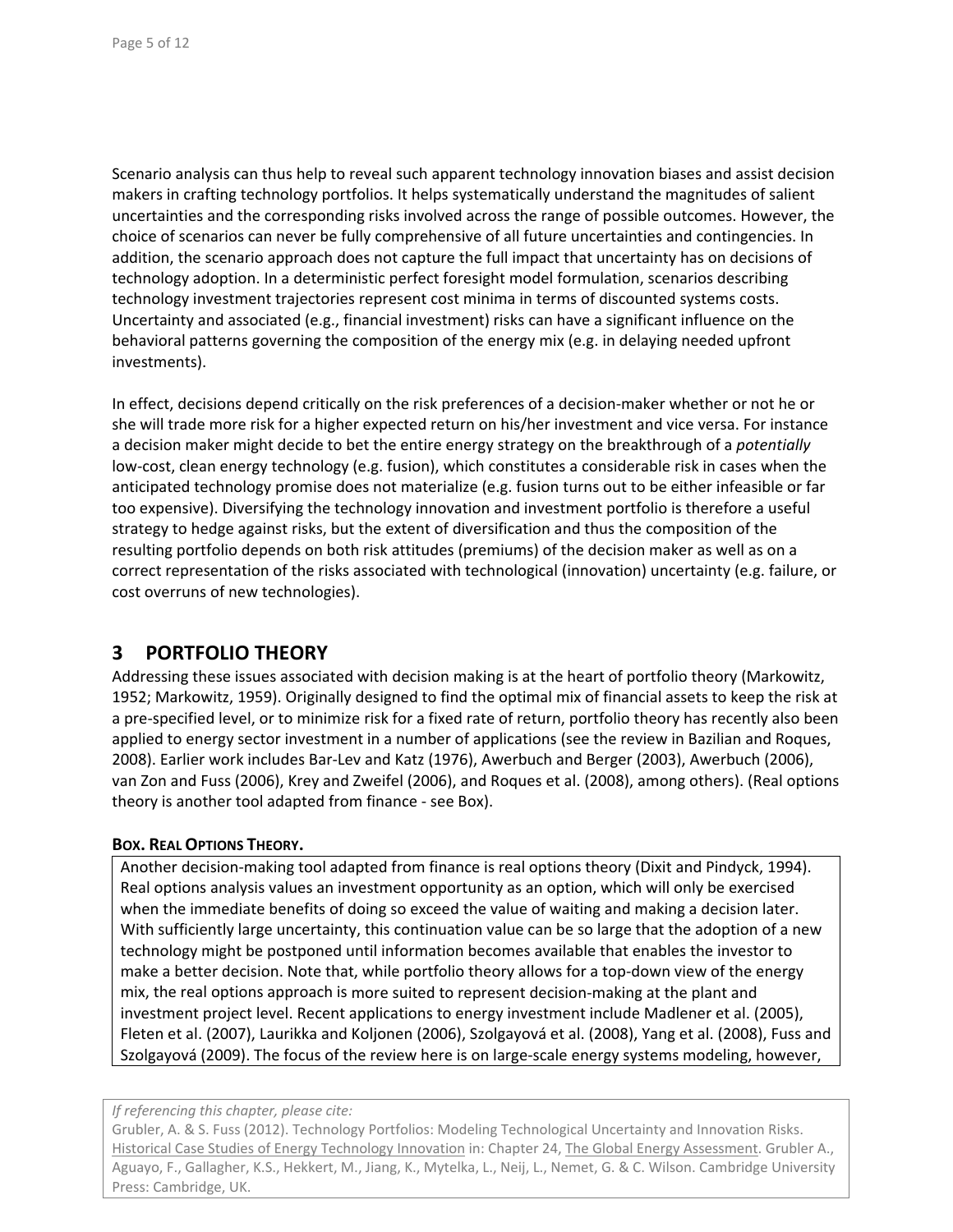for which the use of real options approaches is practically limited by issues of computational practicality. See also Kann and Weyant (2000) on this topic.

Core to both scenario analysis and portfolio theory is the required representation of salient uncertainties. Relevant references here are Messner et al. (1996), Krey et al. (2007), Grubler and Gritsevskyi (2002), and Gritsevskyi and Nakicenovic (2000). These studies not only focus on stochastic energy prices, but also on technological uncertainties, in particular uncertain future technology costs and how these respond to alternative innovation and investment strategies (i.e. uncertain increasing returns to technology adoption).

Portfolio theory has the advantage of explicitly capturing the benefits from diversification in the framework of risk‐averse decision‐making. Krey and Riahi (2009), for example, address a very important problem in current large‐scale energy systems modeling: conventional analysis suggests that optimal investments should focus on those technologies projected to have the least cost in the future. However, this ignores the potential of currently high‐cost alternatives providing a more favorable risk profile. Krey and Riahi (2009) implement an endogenous risk (premium) formulation into a stochastic variant of the technology‐explicit MESSAGE model of the global energy system in which all salient model variables are treated as uncertain. Their model runs show that optimal investment strategies based on conventional modeling (ignoring uncertainty) can be very costly. Risk aversion leads to higher adoption rates of currently higher cost technology options such as modern biomass and renewables and also carbon capture and storage (CCS) in order to hedge against inevitable innovation uncertainty (Figure 2). Thus, the model suggests higher short-to-medium term investments into advanced (but currently costlier) technologies under risk aversion.

Krey and Riahi (2009) also conduct sensitivity analysis to identify risk hedging strategies, which lead to improved robustness of energy investment decisions across a wide range of future uncertainties, including future carbon prices. Energy end‐use and efficiency improvements were not modeled in the study so the results describe optimal technology portfolio diversification of energy supply options as a function of the willingness to pay to hedge against technological uncertainty (represented by the "risk premium" expressed as a percentage of total discounted energy systems costs). CO<sub>2</sub> emission reductions prove to be larger under optimal risk management of technological uncertainty.

The authors do not only consider variance as a risk measure, but also take into account the risk of high impact tail events. For example, a risk premium of only about 1% of total energy expenditures is found to decrease the value of the 99<sup>th</sup>-percentile of economic risk by more than a factor of 2. A "risk ignorant" investment strategy thus imposes extremely high energy system costs if anticipated future cost reductions do not materialize. Diversification thus not only reduces the mean of risk exposure but especially drastically lowers the tails (and economic consequences) of extreme events (undesirable innovation outcomes).

*If referencing this chapter, please cite:*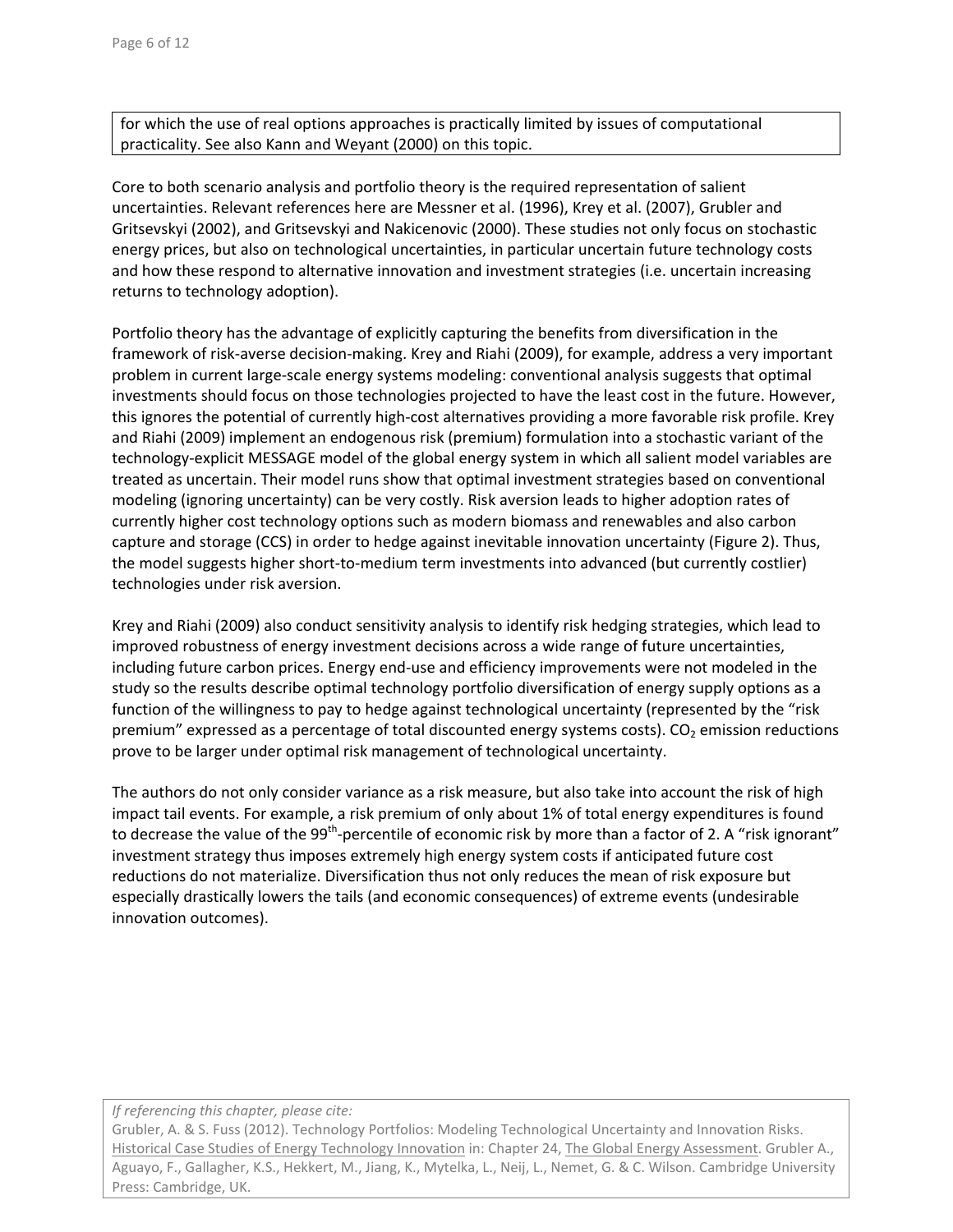

**FIGURE 2. TECHNOLOGY SHARES (COLORED BLOCKS, LEFT AXIS) IN 2050 FOR A GLOBAL ENERGY SYSTEM AND CORRESPONDING STIRLING DIVERSIFICATION INDEX (LINE, RIGHT AXIS) VERSUS INCREASING RISK PREMIUM (FRACTION OF TOTAL DISCOUNTED SYSTEMS COSTS).** NOTES: A ZERO RISK PREMIUM CORRESPONDS TO A DETERMINISTIC MODEL SOLUTION WITH ALL UNCERTAIN VARIABLES SET AT MEAN VALUES. POSITIVE RISK PREMIUMS (MAXIMUM OF 5% IN ABOVE FIGURE) REFLECT THE DECISION MAKERS' WILLINGNESS TO PAY FOR PORTFOLIO DIVERSIFICATION TO HEDGE AGAINST RISKS ARISING FROM UNCERTAINTY REPRESENTED AS LOGNORMAL DISTRIBUTIONS AROUND MEAN VALUES. MODELED UNCERTAINTIES INCLUDE FUTURE TECHNOLOGY AVAILABILITY AND COSTS AS WELL AS UNCERTAIN CARBON PRICES. HIGHER RISK AVERSION LEADS TO A MORE DIVERSIFIED TECHNOLOGY PORTFOLIO (AS REPRESENTED BY THE HIGHER STIRLING DIVERSIFICATION INDEX AND CHANGING SHARES IN TECHNOLOGIES DEPLOYED). SOURCE: KREY AND RIAHI, 2009.

Portfolio theory and scenario analysis are evidently not two mutually exclusive ways to incorporate uncertainty into energy and climate policy modeling and the ensuing crafting of technology strategies. In particular, portfolios can be designed to be robust across scenarios, so that scenario analysis can provide the basis for better‐informed portfolio optimization. In this context, it is also important to consider different measures of risk. The choice of the risk metric depends on whether the underlying distributions have fat tails or not and whether the decision maker is averse to the amount that can potentially be lost in the tails rather than against the variance of his/her costs (e.g., variance versus "conditional value‐at‐risk" ‐ see Fortin et al. (2008) for an application).

Another important question relates to the cost and risk associated with strategies that are robust across a wider set of scenarios, so that the optimal portfolio would perform best even if the worst scenario materialized. This has for instance been implemented by Fuss et al. (2009) using mini‐max criteria in the objective function. This method also benefits from being essentially distribution‐free insofar as all

#### *If referencing this chapter, please cite:*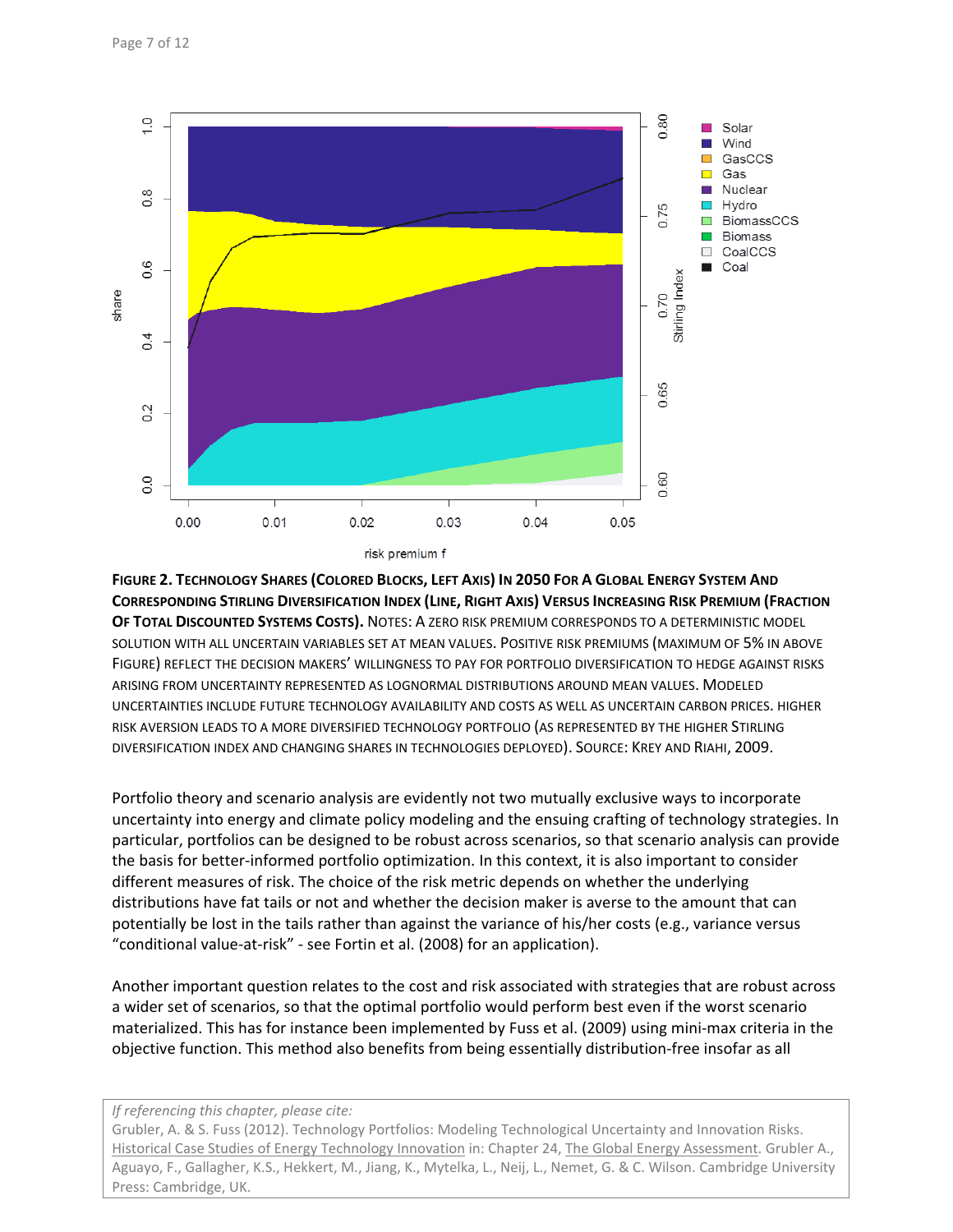scenarios are treated equally likely (avoiding the problem of assigning inherently subjective scenario probabilities).

### **4 MULTI‐CRITERIA OPTIMIZATION**

These illustrative modeling applications discussed above provide important insights and policy guidance under conditions of uncertainty, but nonetheless are restricted by the use of a single policy (and hence mathematical optimization) criterion, be it minimizing future GHG emissions, or minimizing financial risks (costs) associated with insufficient technology portfolio diversification. In reality, however, both public policy as well as energy sector investments should consider a range of different policy objectives that need be factored in when designing technology portfolios. As well as climate change mitigation, energy security, affordability, and the health impacts of energy systems are among the examples of such a range of sometimes conflicting policy objectives and decision criteria. In this context, multi‐criteria optimization approaches can shed additional insights into technology portfolio strategies (for reviews see, e.g., Stewart, 1992; Wierzbicki et al., 2000; Figueira et al., 2005).

A recent modeling study by McCollum et al. (2011) explored the implications of pursuing three alternative policy objectives (improving energy security, lessening traditional air pollution and ensuing health impacts of energy systems, as well as meeting climate change targets) first individually, and then in an integrated fashion. The study combines the scenario technique for describing the future uncertainties that lead to a wide range of technology deployment scenarios within a multi‐criteria optimization framework. In this case, future uncertainties are represented by the varying degrees of stringency of adhering to the three policy objectives modeled, from weak, to intermediate and stringent.

A significant finding from the modeling study is that optimizing energy systems for the policy objectives of energy security, and traditional air pollutants yields limited co‐benefits ("policy spillovers") on the climate change policy objective. Conversely, using climate change mitigation as a policy entry point yields significant co‐benefits on the other two policy objectives of energy security and air pollution/health.

Another important finding was that the additional costs of meeting all three policy objectives simultaneously are comparatively modest compared to the costs of meeting any policy objective alone, and that the aggregate costs of an integrated policy approach (optimizing all three criteria simultaneously) are significantly below the sum of the costs that would have to be incurred when pursuing each policy objective individually (McCollum et al. 2011).

The results from the study can also be examined with respect to its implications for technology portfolios using cumulative (2010‐2050) energy sector investments as a metric (which links to the potential for new business models, jobs, and overall macro‐economic multiplier effects). Figure 3 shows illustrative results for the policy scenarios modeled that meet each criteria individually at the "stringent" policy fulfillment levels, as well as their combined multi‐objective optimization (with all three policy objectives at their "stringent" policy fulfillment level).

The dominance of energy end‐use in total energy system investments and the only modestly higher investments needed to achieve all three policy objectives simultaneously are both striking. In the

#### *If referencing this chapter, please cite:*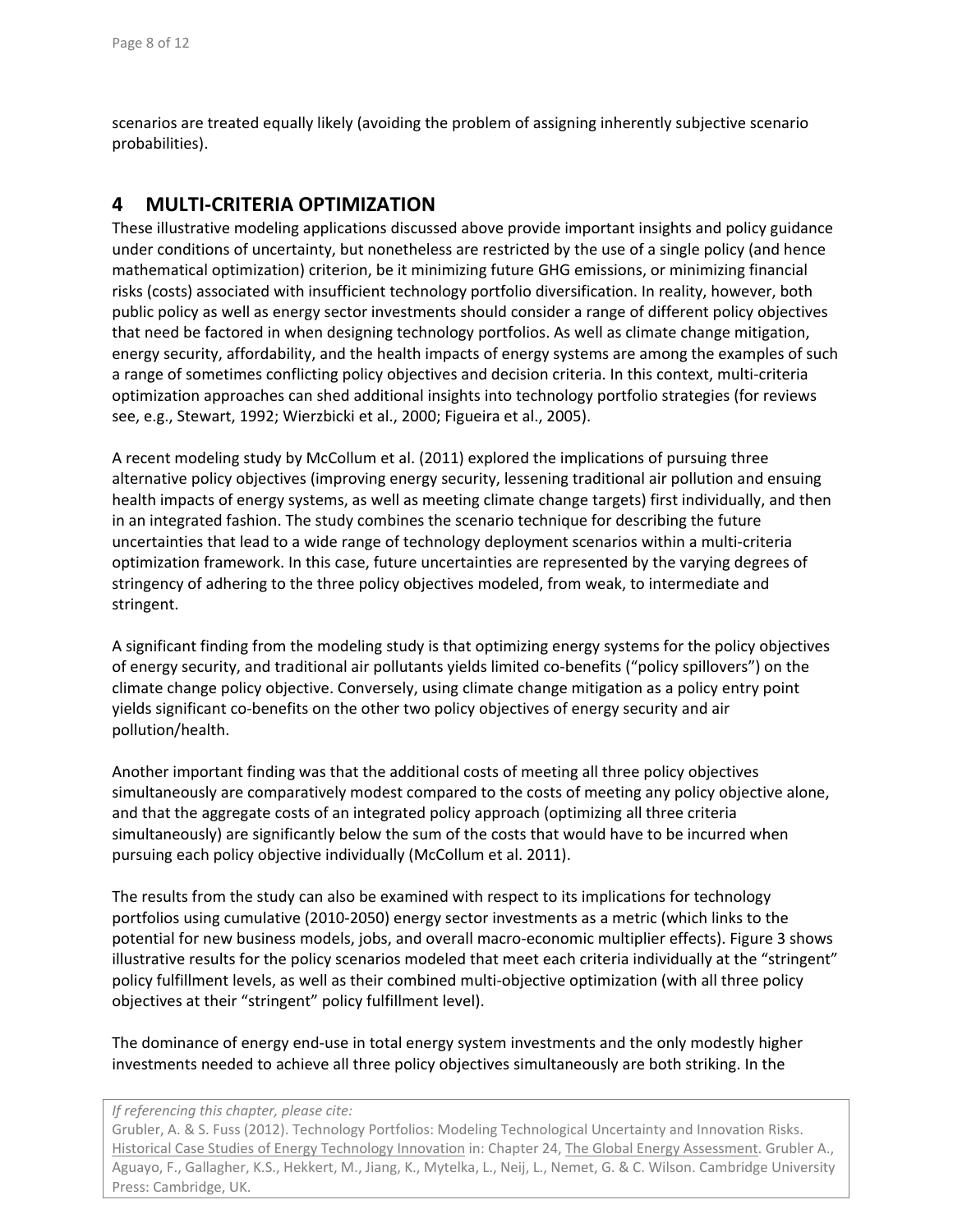original study, only price/policy induced investments into energy efficiency were modeled (i.e. excluding current and future baseline investments without additional policies). To account for energy investments comprehensively, a range of current energy end‐use investments from 300 to 3,5000 billion US\$ per year was added based on empirical estimates developed for the Global Energy Assessment (Grubler et al., 2012). This number is (conservatively) considered to remain constant over the modeling time horizon 2010-2050. The range in energy end-use investments reflects the different system boundaries that can be drawn to define the end-use technology (broadly) or just its energy-using component (narrowly). See Wilson and Grubler (2011), and the case study on end-use investments for more details.





To interpret Figure 3, it is important to realize the magnitude of the "baseline" energy sector investments (i.e. excluding policy‐induced investments) estimated to be about 200 trillion US\$2005 over the period 2010 to 2050, or of some 5 trillion US\$2005 per year on average. Meeting various policy objectives requires additional investments that increase across the three policy objectives modeled, from energy security and air pollution, to climate change mitigation. More important is to realize the very small extra investments required to meet all three policy objectives simultaneously, compared to a scenario in which only one objective is met. For instance the integrated policy scenario entails cumulative investments of some 260 trillion US\$2005, compared to the "climate protection only" policy scenario with some 253 trillion US\$2005, i.e. a difference of some 3% only.

#### *If referencing this chapter, please cite:*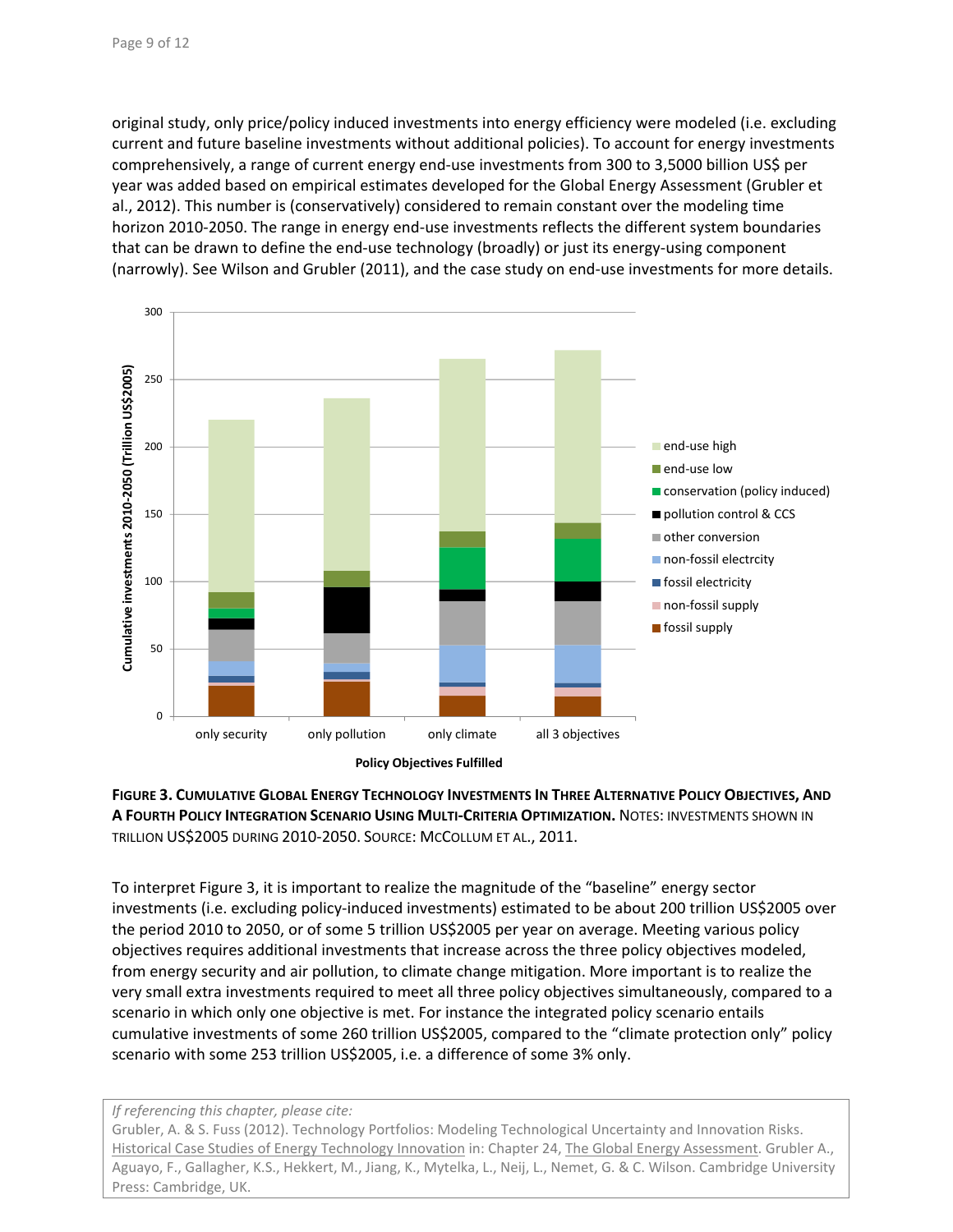It is also instructive to examine the different implications for technology portfolios among the alternative policy formulations. Singular policy objectives also tend to increase investments into single‐ purpose technologies (e.g., high investments into end‐of‐pipe pollution control technologies in the "air pollution only" policy scenario). Conversely, under an integrated policy paradigm, investments into "general purpose" technologies, most notably increased energy efficiency, increase significantly. End‐ use investments account for up to 61% of all energy sector investments in such a policy integration scenario.

Equally noteworthy is the increasing diversification of energy supply and infrastructure investments with more non-fossil fuel supply and electricity generation investments, in addition to stepped up investments into "general purpose" energy conversion technologies and infrastructures such as syngases and hydrogen that can be supplied from a variety of fossil and non-fossil sources. These changes in long‐term technology portfolios under a changed paradigm of an integrated policy framework provides useful guidance for innovation policies which have to date insufficiently supported energy end-use and efficiency as well as general purpose energy conversion technologies.

### **5 CONCLUSIONS**

This case study provided a brief summary of methods and examples of modeling applications available to assist policy makers in crafting better technology innovation portfolios. The main conclusion is that formal tools in the form of scenario analysis, portfolio theory, and multi-criteria optimization, are increasingly available to move technology policy decisions onto a more rational footing. The choice of a particular tool will evidently depend on the policy question at hand and is of secondary importance compared to the need to arrive at technology portfolio decisions in a reproducible and transparent fashion. Formal tools and public disclosure are good instruments to assure transparency and reproducibility, and to date technology policy decisions have been falling short on these criteria.

Modeling studies in the field of energy technologies reveal a general pattern of portfolio diversification and of enhanced experimentation and earlier niche market investments under technological and innovation uncertainty, the extent of which depends on the (user specified) degree of risk aversion in addition to the underlying innovation uncertainty distributions. A second robust finding from the modeling studies is a much greater emphasis on energy end‐use efficiency in technology portfolios responding to a range of risks and policy objectives. Greater energy end‐use efficiency provides multiple benefits and also reduces risks and increases flexibility in supply‐side energy technology portfolios.

These qualitative findings are in stark contrast to what appears to be a systemic energy technology innovation bias (Wilson et al., 2012) extending from public and private sector R&D, technology programs and roadmaps, analysis and modeling, through to private venture capital and niche market deployment incentives. Invariably, few selected energy supply technologies (nuclear in public R&D, solar and wind electricity in niche market incentives) obtain the lion share of funding and policy attention, with energy end‐use and efficiency falling significantly short. And yet, improved energy efficiency has been shown to dominate the desired outcomes of innovation efforts from outputs from mitigation portfolios, social rates of return, or learning and cost reduction potentials. Technology portfolio analyses can reveal such innovation biases and misalignments in policies and incentives and thus help in starting to address them through changed innovation policies.

#### *If referencing this chapter, please cite:*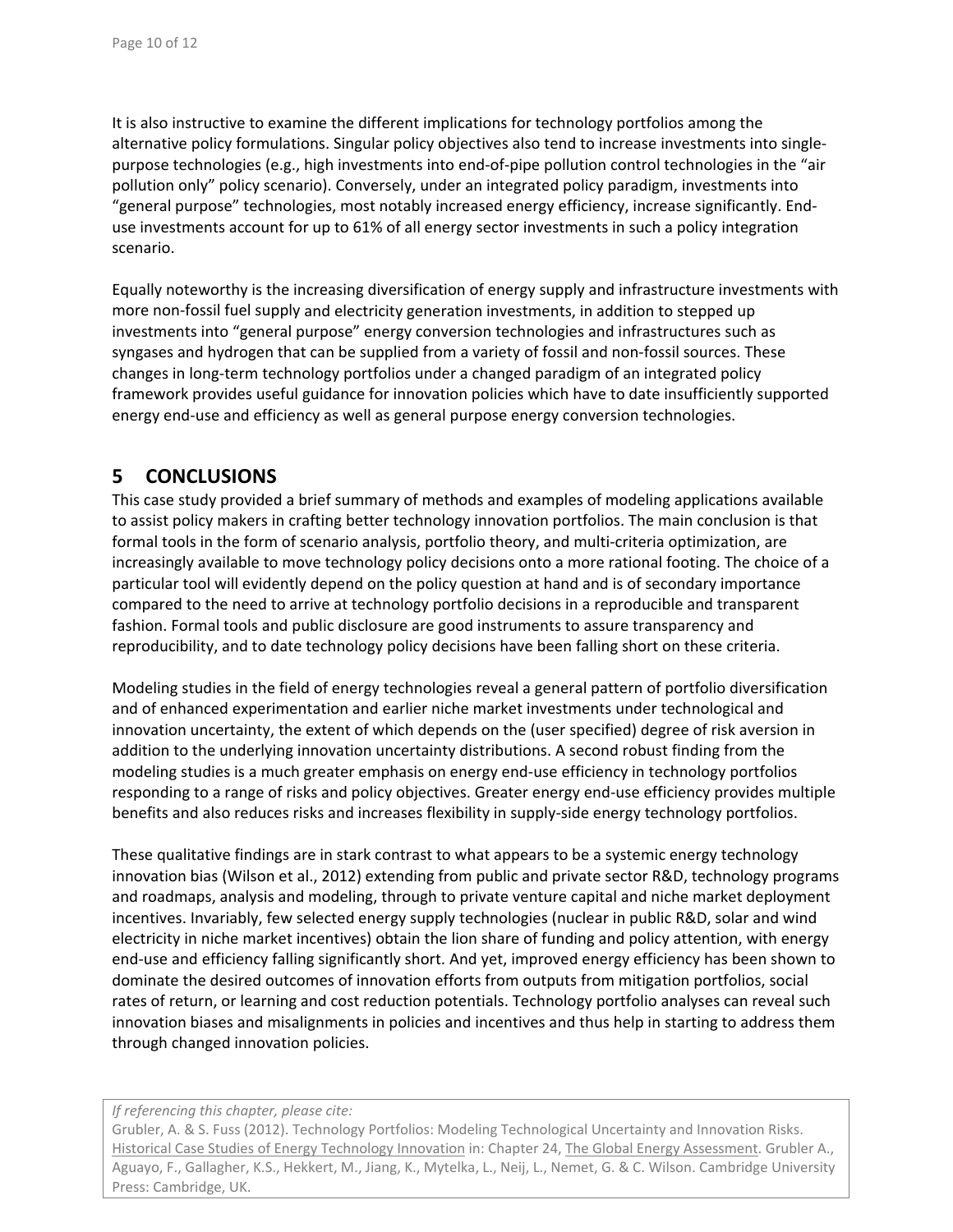# **6 FURTHER READING**

Fuss et al. (2009) provide a useful application of portfolio theory in relation to climate change mitigation. Awerbuch (2006) is another interesting and detailed demonstration of portfolio design in an energy context.

# **7 REFERENCES**

- Awerbuch, S., 2006. Portfolio‐Based Electricity Generation Planning: Policy Implications for Renewables and Energy Security. *Mitigation and Adaptation Strategies for Global Change,* **11**: 693‐710.
- Awerbuch, S. & Berger, M., 2003. *Energy Security and Diversity in the EU: A Mean–Variance Portfolio Approach,* International Energy Agency, Paris.
- Bar‐Lev, D. & Katz, S., 1976. A Portfolio Approach to Fossil Fuel Procurement in the Electric Utility Industry. *Journal of Finance,* **31**: 933–947.
- Bazilian, M. & Roques, F., 2008. *Analytic methods for energy diversity and security. Applications of Mean Variance Portfolio Theory. A tribute to Shimon Awerbuch.,* London, Elsevir.
- Dixit, A. & Pindyck, R., 1994. *Investment under Uncertainty,* Princeton, Princeton University Press.
- Figueira, J., S., G. & Ehrgott, M., 2005. *Multiple Criteria Decision Analysis: State of the Art Surveys.,* New York, Springer.
- Fleten, S. E., Maribu, K. & Wangensteen, I., 2007. Optimal investment strategies in decentralized renewable power generation under uncertainty. *Energy Economics,* **32**: 803‐815.
- Fortin, I., Fuss, S., Hlouskova, J., Khabarov, N., Obersteiner, M. & Szolgayova, J., 2008. Integrated CVaR and Real Options Approach to Investments in the Energy Sector. *Journal of Energy Markets,* **1**: 61–85.
- Fuss, S., Johansson, D., Szolgayová, J. & Obersteiner, M., 2009. Impact of climate policy uncertainty on the adoption of electricity generating technologies. *Energy Policy,* **37**(2): 733‐743.
- Fuss, S. & Szolgayová, J., 2009. Fuel Price & Technological Uncertainty in a Real Options Model for Electricity Planning. *Applied Energy,* **87**(9): 2938–2944.
- Gritsevskyi, A. & Nakicenovic, N., 2000. Modeling uncertainty of induced technological change. *Energy Policy,* **28**: 907‐921.
- Grubler, A., Aguayo, F., Gallagher, K., Hekkert, M., Jiang, K., Mytelka, L., Neij, L., Nemet, G. & Wilson, C., 2012. Chapter 24 ‐ Policies for the Energy Technology Innovation System (ETIS). *Global Energy Assessment ‐ Toward a Sustainable Future.* Cambridge University Press, Cambridge, UK and New York, NY, USA and the International Institute for Applied Systems Analysis, Laxenburg, Austria.
- Grubler, A. & Gritsevskyi, A., 2002. A model of endogenous technological change through uncertain returns on innovation. *In:* Grubler, A., Nakicenovic, N. & Nordhaus, W. (eds.) *Technological Change and the Environment.* Washington, DC: Resources for the Future Press.
- IEA, 2008. *Energy Technology Perspectives 2008 ‐ Scenarios and Strategies to 2050,* Organization for Economic Cooperation & Development, Paris.
- Kann, A. & Weyant, J., 2000. Approaches for performing uncertainty analysis in large‐scale energy/economic policy models. *Environmental Modeling and Assessment,* **5**: 29‐46.
- Krey, B. & Zweifel, P., 2006. *Efficient Electricity Portfolios for Switzerland and the United States,* University of Zurich, Zurich, Switzerland.
- Krey, V., Martinsen, D. & Wagner, H.-J., 2007. Effects of stochastic energy prices on long-term energyeconomic scenarios. *Energy,* **32**: 2340‐2349.

*If referencing this chapter, please cite:*